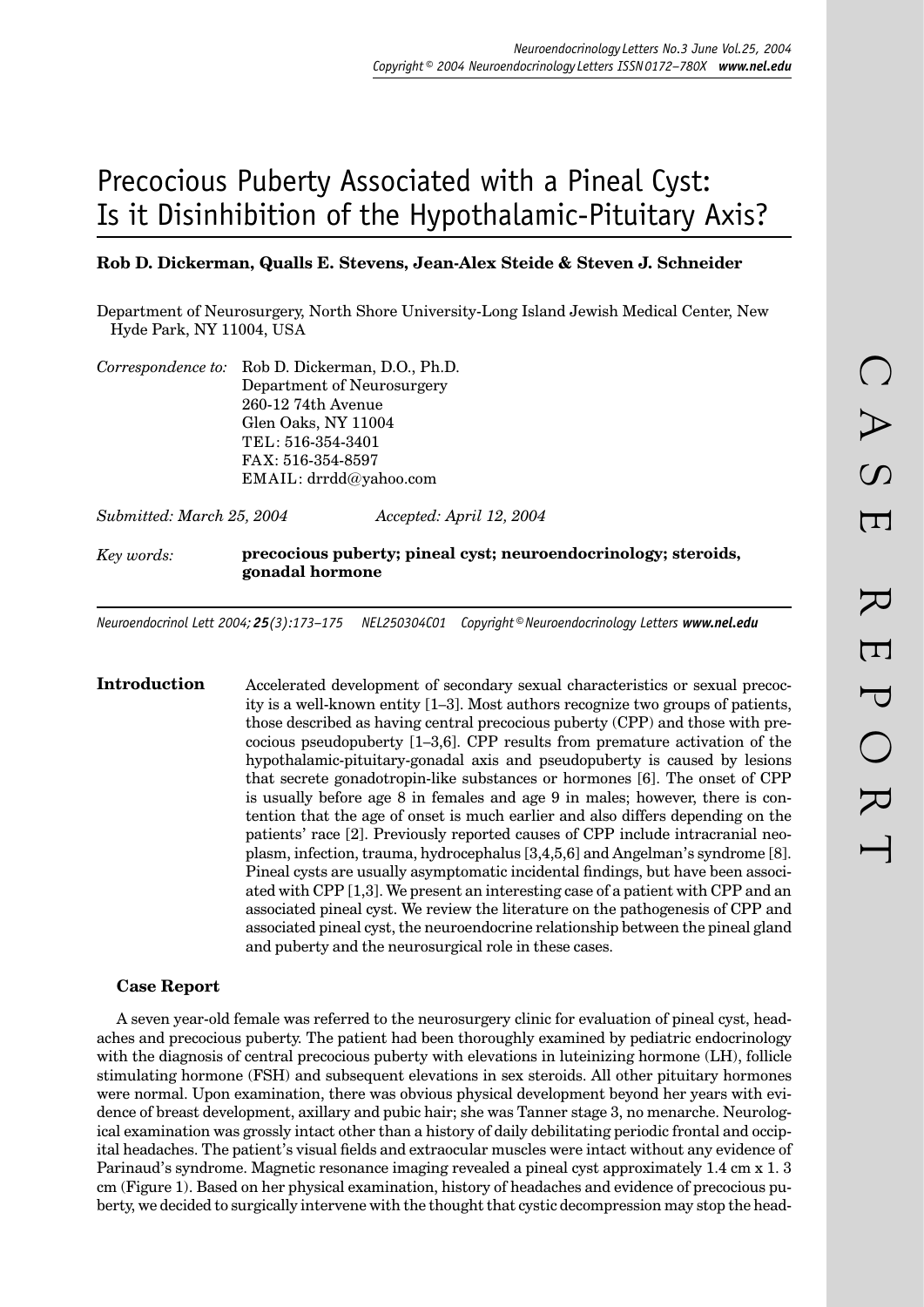

**Figure 1.** Preoperative sagittal T1-weighted magnetic resonance image of the brain demonstrating a 1 cm cystic lesion with mass effect on the pineal gland.



**Figure 2.** Postoperative sagittal T1-weighted magnetic resonance image of the brain demonstrating gross total resection of the cyst and decompression of the pineal gland.

aches and hopefully allow for normal progression in development. The patient underwent a standard suboccipital craniotomy, infratentorial/supracerebellar approach to the pineal gland. Precentral cerebellar veins had to be sacrificed for exposure. The cyst was evacuated via 20-gauge angiocath needle for later analysis of the cystic fluid for gonadotrophic-releasing hormones. The cyst capsule was taken en bloc without difficulty and gross visualization of the gland revealed some distortion from the cyst's mass effect (Figure 2). Neuropathological analysis revealed a multilayered pineal cyst consisting of an outer layer of islets of pineal tissue with fibrillar stroma forming rosettes surrounding a thick layer of neural tissue with numerous Rosenthal fibers. The cystic fluid was sent for radioimmunoassay of LH, FSH and gonadotropin releasing hormone (GnRH), all of which were negative. The patient tolerated the procedure well and was discharged home on postoperative day three. At six month follow-up, the patient denied headaches and had been started on Leuprolide (Lupron), a GnRH agonist, immediately postoperatively by pediatric endocrinology to insure cessation of puberty.

## **Discussion**

Sexual precocity secondary to pineal masses is more common in females and these cases are usually idiopathic; however, there are two literary reports of pineal cysts associated with CPP [1,3]. A review by Mamorian et al., on 672 patients with pineal masses revealed an incidence of cystic lesions to be 4.3% and other authors have reported similar incidence [7,9,10]. A thorough history and physical examination is essential in the evaluation of any patient presenting with sexual precocity. Pineal masses are classically associated with headaches, paralysis of upward gaze or Parinaud's syndrome and hydrocephalus [13,17]. Pediatric endocrinology involvement is essential in the initial work-up with hormonal analysis and Tanner staging for the diagnosis of premature sexual advancement [5,6]. Neuroimaging modalities have greatly improved